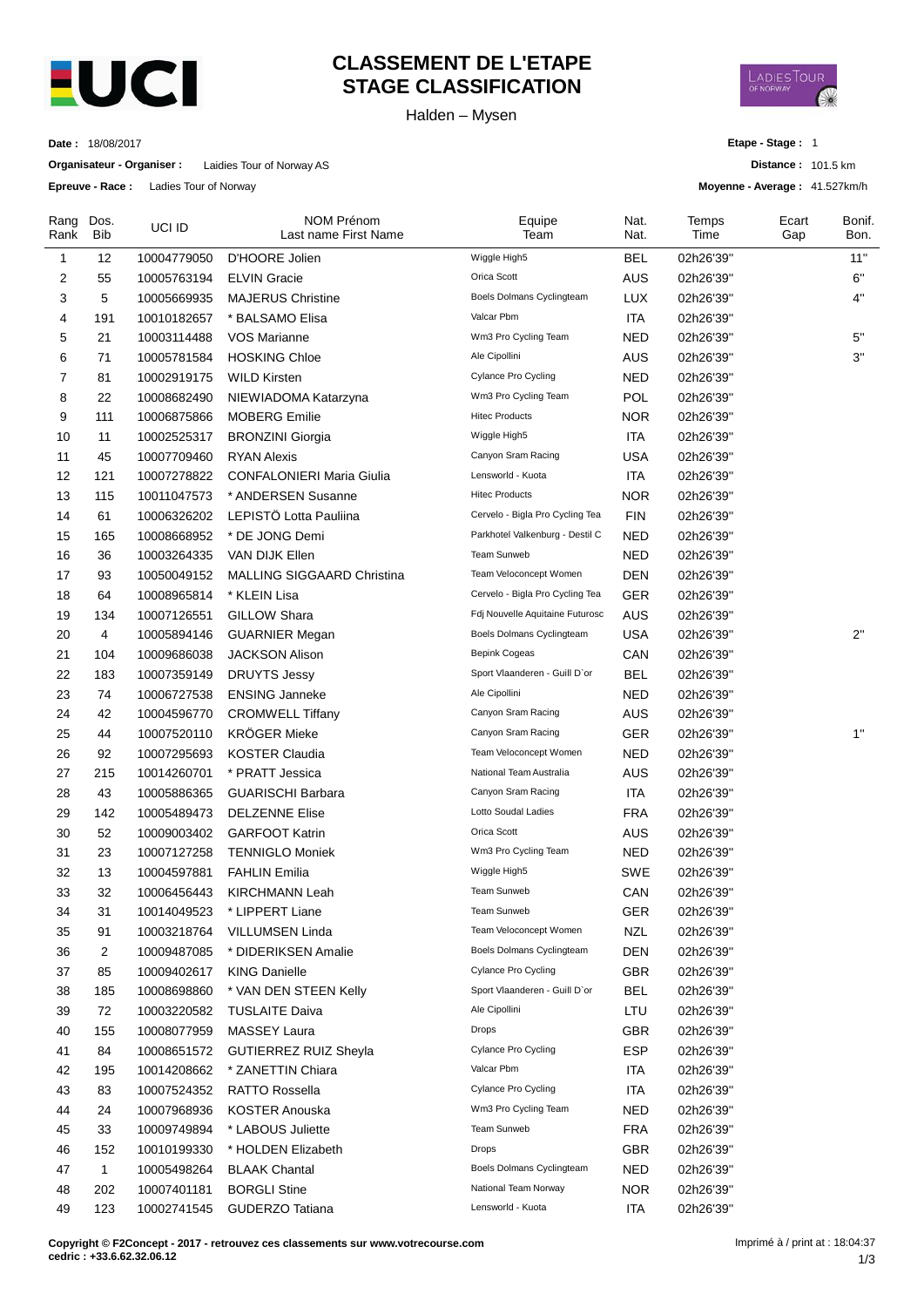| 50  | 6   | 10006436336 | PAWLOWSKA Katarzyna         | Boels Dolmans Cyclingteam       | POL        | 02h26'39" |                    |
|-----|-----|-------------|-----------------------------|---------------------------------|------------|-----------|--------------------|
| 51  | 15  | 10003294041 | LICHTENBERG Claudia         | Wiggle High5                    | <b>GER</b> | 02h26'39" |                    |
| 52  | 173 | 10009326128 | <b>SIMMONDS Hayley</b>      | Team Wnt Pro Cycling            | <b>GBR</b> | 02h26'39" |                    |
| 53  | 136 | 10009040885 | YONAMINE Eri                | Fdj Nouvelle Aquitaine Futurosc | JPN        | 02h26'39" |                    |
| 54  | 54  | 10009115253 | * MANLY Alexandra           | Orica Scott                     | AUS        | 02h26'39" |                    |
| 55  | 53  | 10007342476 | <b>NEYLAN Rachel</b>        | Orica Scott                     | <b>AUS</b> | 02h26'39" |                    |
| 56  | 76  | 10006880819 | <b>TREVISI Anna</b>         | Ale Cipollini                   | <b>ITA</b> | 02h26'39" |                    |
|     |     |             |                             | Team Sunweb                     |            |           |                    |
| 57  | 35  | 10006140181 | <b>STULTIENS Sabrina</b>    |                                 | <b>NED</b> | 02h26'39" |                    |
| 58  | 51  | 10007230726 | <b>WILLIAMS Georgia</b>     | Orica Scott                     | <b>NZL</b> | 02h26'39" |                    |
| 59  | 133 | 10006578907 | <b>FOURNIER Roxane</b>      | Fdj Nouvelle Aquitaine Futurosc | <b>FRA</b> | 02h26'39" |                    |
| 60  | 73  | 10004603137 | <b>KASPER Romy</b>          | Ale Cipollini                   | <b>GER</b> | 02h26'39" |                    |
| 61  | 103 | 10008635610 | SANGUINETI Ilaria           | <b>Bepink Cogeas</b>            | <b>ITA</b> | 02h26'39" |                    |
| 62  | 132 | 10007605891 | <b>BRAVARD Charlotte</b>    | Fdj Nouvelle Aquitaine Futurosc | <b>FRA</b> | 02h26'39" |                    |
| 63  | 212 | 10014838556 | <b>KENNEDY Lucy</b>         | National Team Australia         | <b>AUS</b> | 02h26'39" |                    |
| 64  | 75  | 10007524453 | <b>PALADIN Soraya</b>       | Ale Cipollini                   | <b>ITA</b> | 02h26'51" | 12"                |
| 65  | 194 | 10010753947 | * PERSICO Silvia            | Valcar Pbm                      | ITA        | 02h26'58" | 19"                |
| 66  | 135 | 10003266456 | <b>KNETEMANN Roxane</b>     | Fdj Nouvelle Aquitaine Futurosc | <b>NED</b> | 02h26'58" | $\mathbf{H}$       |
| 67  | 163 | 10010638557 | <b>BUURMAN Eva</b>          | Parkhotel Valkenburg - Destil C | NED        | 02h26'58" | $\pmb{\mathsf{H}}$ |
| 68  | 112 | 10007874057 | <b>HEINE Vita</b>           | <b>Hitec Products</b>           | NOR        | 02h27'10" | 31"                |
| 69  | 124 |             | RIABCHENKO Tetiana          | Lensworld - Kuota               | <b>UKR</b> |           | $\mathbf{H}$       |
|     |     | 10006824740 |                             |                                 |            | 02h27'10" | $\blacksquare$     |
| 70  | 166 | 10046109639 | * BUIJSMAN Nina             | Parkhotel Valkenburg - Destil C | <b>NED</b> | 02h27'10" | $\pmb{\mathsf{H}}$ |
| 71  | 34  | 10008684312 | * MACKAIJ Floortje          | Team Sunweb                     | <b>NED</b> | 02h27'10" |                    |
| 72  | 86  | 10004520079 | JASINSKA Malgorzata         | Cylance Pro Cycling             | <b>POL</b> | 02h27'10" | $\blacksquare$     |
| 73  | 82  | 10005886466 | <b>TAGLIAFERRO Marta</b>    | Cylance Pro Cycling             | <b>ITA</b> | 02h27'10" | $\pmb{\mathsf{H}}$ |
| 74  | 94  | 10009637134 | * MATHIESEN Pernille        | Team Veloconcept Women          | DEN        | 02h27'10" | $\blacksquare$     |
| 75  | 204 | 10013943631 | <b>GULLIKSEN Line Marie</b> | National Team Norway            | <b>NOR</b> | 02h27'22" | 43"                |
| 76  | 106 | 10010660684 | * RAGUSA Katia              | Bepink Cogeas                   | <b>ITA</b> | 02h27'22" | $\mathbf{H}$       |
| 77  | 192 | 10011143260 | * CAVALLI Marta             | Valcar Pbm                      | ITA        | 02h27'22" | $\pmb{\mathsf{H}}$ |
| 78  | 154 | 10007749674 | PAYTON Hannah               | Drops                           | <b>GBR</b> | 02h27'22" | $\blacksquare$     |
| 79  | 156 | 10009968045 | * SHAW Lucy                 | Drops                           | <b>GBR</b> | 02h27'22" | $\mathbf{H}$       |
| 80  | 65  | 10009773035 | * KOPPENBURG Clara          | Cervelo - Bigla Pro Cycling Tea | <b>GER</b> | 02h27'22" | $\blacksquare$     |
| 81  | 153 | 10010960071 | * VAN TWISK Abigail         | <b>Drops</b>                    | <b>GBR</b> | 02h27'22" | $\pmb{\mathsf{H}}$ |
| 82  | 193 | 10029602764 | * POLLICINI Silvia          | Valcar Pbm                      | <b>ITA</b> | 02h27'22" | $\blacksquare$     |
| 83  | 105 | 10008689362 | * PATTARO Francesca         | <b>Bepink Cogeas</b>            | ITA        | 02h27'22" | $\blacksquare$     |
| 84  | 211 |             | <b>HOCKINGS Lisen</b>       | National Team Australia         | AUS        | 02h27'22" | $\blacksquare$     |
|     |     | 10011161650 |                             | Orica Scott                     |            |           | $\mathbf{H}$       |
| 85  | 56  | 10010089600 | <b>CROOKS Jenelle</b>       |                                 | <b>AUS</b> | 02h27'22" | $\pmb{\mathsf{H}}$ |
| 86  | 3   | 10009796374 | * VAN DEN BOS Jip           | Boels Dolmans Cyclingteam       | <b>NED</b> | 02h27'22" |                    |
| 87  | 66  | 10007510511 | PERCHTOLD Christina         | Cervelo - Bigla Pro Cycling Tea | AUT        | 02h27'22" | $\blacksquare$     |
| 88  | 174 | 10009084739 | * JONES Hayley              | Team Wnt Pro Cycling            | <b>GBR</b> | 02h27'22" | .,                 |
| 89  | 213 | 10009991586 | MALSEED Shannon             | National Team Australia         | AUS        | 02h27'22" | .,                 |
| 90  | 171 | 10008789695 | <b>ARCHIBALD Katie</b>      | Team Wnt Pro Cycling            | <b>GBR</b> | 02h27'22" | .,                 |
| 91  | 196 | 10007981868 | <b>MUCCIOLI Dalia</b>       | Valcar Pbm                      | ITA        | 02h27'22" | .,                 |
| 92  | 184 | 10008669457 | <b>DEMEY Valerie</b>        | Sport Vlaanderen - Guill D'or   | <b>BEL</b> | 02h27'22" | $\blacksquare$     |
| 93  | 101 | 10001441139 | ZABELINSKAYA Olga           | <b>Bepink Cogeas</b>            | <b>RUS</b> | 02h27'22" | $\blacksquare$     |
| 94  | 16  | 10006324279 | <b>LETH Julie</b>           | Wiggle High5                    | <b>DEN</b> | 02h27'22" | $\blacksquare$     |
| 95  | 176 | 10013958482 | <b>GRINCZER Natalie</b>     | Team Wnt Pro Cycling            | <b>GBR</b> | 02h27'22" | $\pmb{\mathsf{H}}$ |
| 96  | 14  | 10006180193 | <b>EDMONDSON Annette</b>    | Wiggle High5                    | <b>AUS</b> | 02h27'22" | $\blacksquare$     |
| 97  | 214 | 10014329207 | <b>BROWN Grace</b>          | National Team Australia         | <b>AUS</b> | 02h28'06" | 01'27"             |
|     |     |             |                             | Cervelo - Bigla Pro Cycling Tea |            |           |                    |
| 98  | 62  | 10004766017 | <b>HANSELMANN Nicole</b>    |                                 | SUI        | 02h28'06" | $\blacksquare$     |
| 99  | 25  | 10009894485 | * KOREVAAR Jeanne           | Wm3 Pro Cycling Team            | NED        | 02h28'06" |                    |
| 100 | 175 | 10006241326 | <b>ROE Eileen</b>           | Team Wnt Pro Cycling            | <b>GBR</b> | 02h28'06" | $\blacksquare$     |
| 101 | 141 | 10007350459 | * KOPECKY Lotte             | Lotto Soudal Ladies             | <b>BEL</b> | 02h28'06" | $\mathbf{H}$       |
| 102 | 182 | 10009135158 | * DRUYTS Demmy              | Sport Vlaanderen - Guill D'or   | <b>BEL</b> | 02h28'42" | 02'03"             |
| 103 | 151 | 10009750096 | * CHRISTIAN Anna            | <b>Drops</b>                    | <b>GBR</b> | 02h28'54" | 02'15"             |
| 104 | 125 | 10008700375 | <b>VERSCHELDEN Nathalie</b> | Lensworld - Kuota               | <b>BEL</b> | 02h28'54" | $\pmb{\mathsf{H}}$ |
| 105 | 181 | 10004779353 | <b>DRUYTS Kelly</b>         | Sport Vlaanderen - Guill D'or   | <b>BEL</b> | 02h28'54" | $\blacksquare$     |
| 106 | 114 | 10006875765 | <b>THORSEN Thea</b>         | <b>Hitec Products</b>           | NOR.       | 02h28'54" | $\blacksquare$     |
| 107 | 96  | 10005436529 | <b>MUSTONEN LICHAN Sara</b> | Team Veloconcept Women          | SWE        | 02h28'54" |                    |
| 108 | 146 | 10016491596 | VAN DE VELDE Julie          | Lotto Soudal Ladies             | BEL        | 02h28'54" | $\blacksquare$     |
| 109 | 102 | 10002526125 | VALSECCHI Silvia            | <b>Bepink Cogeas</b>            | <b>ITA</b> | 02h28'54" | $\blacksquare$     |
|     |     |             |                             |                                 |            |           |                    |

**Copyright © F2Concept - 2017 - retrouvez ces classements sur www.votrecourse.com**